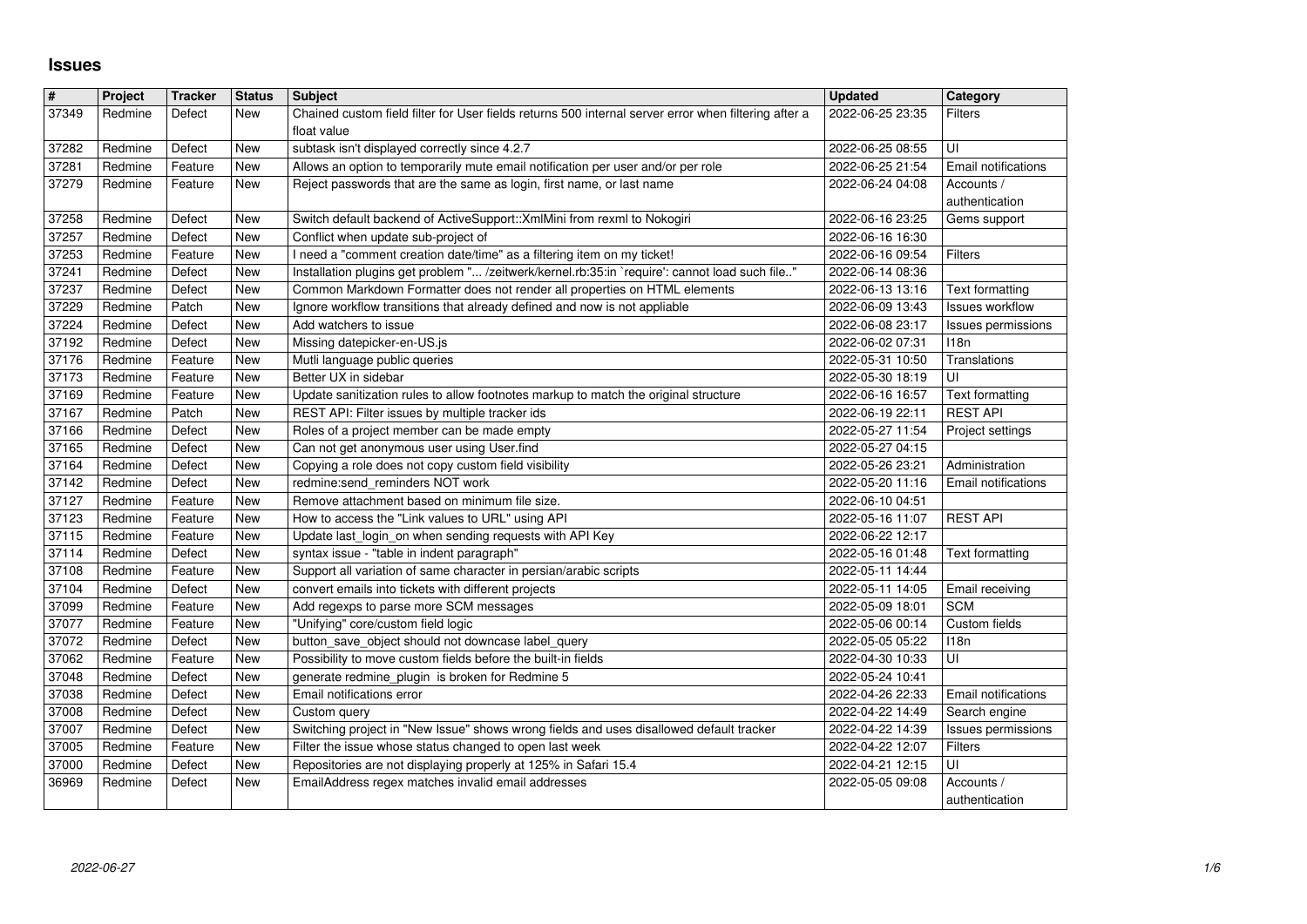| $\vert$ #      | Project            | <b>Tracker</b>    | <b>Status</b>     | <b>Subject</b>                                                                                                                           | <b>Updated</b>                       | Category                          |
|----------------|--------------------|-------------------|-------------------|------------------------------------------------------------------------------------------------------------------------------------------|--------------------------------------|-----------------------------------|
| 36967          | Redmine            | Defect            | New               | issue#create difference error patterns between project_id inside and outside with none member                                            | 2022-04-18 09:56                     | Issues                            |
|                |                    |                   |                   | condition                                                                                                                                |                                      |                                   |
| 36933          | Redmine            | Feature           | New               | Halt Redmine boot entirely instead of showing a warning in admin/info when there are pending                                             | 2022-04-11 09:11                     | Administration                    |
| 36931          | Redmine            | Feature           | New               | migrations<br>Option to search active projects only                                                                                      | 2022-04-11 04:05                     | Search engine                     |
| 36908          | Redmine            | Feature           | <b>New</b>        | Improved wording on password change form                                                                                                 | 2022-06-24 11:32                     | UI                                |
| 36897          | Redmine            | Patch             | New               | Wrong formatting of date in Time Entries                                                                                                 | 2022-06-14 11:33                     | Time tracking                     |
| 36875          | Redmine            | Feature           | New               | Run garbage collection by clicking on the admin site                                                                                     | 2022-04-03 07:44                     | Administration                    |
| 36864          | Redmine            | Defect            | New               | Email can't be dragged into Redmine 4.2.3                                                                                                | 2022-03-31 06:00                     | Issues                            |
| 36854          | Redmine            | Feature           | New               | Include workflow creation in REST API                                                                                                    | 2022-03-29 10:14                     | <b>REST API</b>                   |
| 36852          | Redmine            | Feature           | New               | Load and use bash/system ENV variables in config YML files                                                                               | 2022-04-12 18:16                     |                                   |
| 36848<br>36844 | Redmine<br>Redmine | Feature<br>Patch  | New               | API allow display "watchers" when listing several issues<br>Cleanup orphaned query and role ids from habtm join table queries_roles      | 2022-03-28 10:53<br>2022-03-27 23:20 | <b>REST API</b>                   |
| 36840          | Redmine            | Feature           | New<br>New        | Migrate Wiki needs an update.                                                                                                            | 2022-03-25 21:01                     | Wiki                              |
| 36827          | Redmine            | Patch             | New               | User Department Required in CSV export                                                                                                   | 2022-03-23 07:04                     | <b>Issues</b>                     |
| 36814          | Redmine            | Defect            | New               | Can't login in after upgrading to rev. 21486                                                                                             | 2022-03-24 04:32                     |                                   |
| 36807          | Redmine            | Patch             | New               | Remove CommonMark experimental flag and mark as deprecated the RedCarpet Markdown                                                        | 2022-06-25 19:52                     | Text formatting                   |
| 36806          | Redmine            | Patch             | New               | Remove rss_* deprecated methods                                                                                                          | 2022-03-19 11:36                     |                                   |
| 36801          | Redmine            | Defect            | New               | Rails Autoload Paths contain plugin libs twice                                                                                           | 2022-03-18 22:25                     | Plugin API                        |
| 36794<br>36785 | Redmine<br>Redmine | Defect<br>Feature | <b>New</b><br>New | Issue copying ignores workflow rules<br>Extension rest api                                                                               | 2022-03-17 16:46<br>2022-03-17 13:10 | <b>REST API</b>                   |
| 36742          | Redmine            | Patch             | New               | Scroll to top button                                                                                                                     | 2022-03-10 19:37                     |                                   |
| 36739          | Redmine            | Feature           | <b>New</b>        | Copy issue without notification on old issue                                                                                             | 2022-03-09 02:23                     | Issues                            |
| 36735          | Redmine            | Defect            | New               | Realitons error                                                                                                                          | 2022-03-07 12:00                     | <b>Issues</b>                     |
| 36719          | Redmine            | Defect            | New               | Projects page doesn't show project summary correctly if it contains a table                                                              | 2022-02-28 17:55                     | Projects                          |
| 36711          | Redmine            | Feature           | New               | Various features for MailHandler                                                                                                         | 2022-02-26 23:12                     | Email receiving                   |
| 36702          | Redmine            | Feature           | New               | Inline autocomplete for versions                                                                                                         | 2022-02-25 09:06                     |                                   |
| 36700<br>36695 | Redmine<br>Redmine | Defect<br>Feature | New               | redmine: email: receive_imap truncate body email<br>Add check in Redmine information page if default queue adapter is used in production | 2022-02-24 15:59                     | Email receiving<br>Administration |
| 36679          | Redmine            | Feature           | New<br>New        | Export a version as changelog text                                                                                                       | 2022-03-29 07:03<br>2022-02-22 00:28 | Roadmap                           |
| 36659          | Redmine            | Feature           | New               | Add "auth_source_id" to GET request for Endpoint /users.:format                                                                          | 2022-02-18 10:22                     | <b>REST API</b>                   |
| 36634          | Redmine            | Defect            | New               | Usability: change "are you sure" texts.                                                                                                  | 2022-02-14 12:36                     | UI                                |
| 36594          | Redmine            | Feature           | New               | Relax rouge version dependency in Gemfile                                                                                                | 2022-02-09 19:31                     | Text formatting                   |
| 36583          | Redmine            | Defect            | New               | Navigate directly to My Page from SSO authentication avoiding redmine login                                                              | 2022-02-07 12:19                     | OpenID                            |
| 36581          | Redmine            | Defect            | New               | Clicking the "New repository" button causes a 404 error                                                                                  | 2022-03-13 08:54                     | <b>SCM</b>                        |
| 36574          | Redmine            | Defect            | New               | context-menu on task                                                                                                                     | 2022-02-24 13:53                     | UI                                |
| 36573          | Redmine            | Feature           | New               | Extend config.ru to support sub-uri ootb and cleanup all wiki pages                                                                      | 2022-02-10 06:40                     | Administration<br><b>REST API</b> |
| 36544<br>36542 | Redmine<br>Redmine | Feature<br>Defect | New<br>New        | API json/xml responses based on Accept header<br>projects.xml API doens't include closed projects since redmine v4.1                     | 2022-01-30 14:33<br>2022-02-10 10:14 | <b>REST API</b>                   |
| 36537          | Redmine            | Feature           | New               | Diferentiate between "comment" and "edit", Issues.                                                                                       | 2022-01-27 14:00                     | Issues                            |
| 36521          | Redmine            | Feature           | New               | Add language filter to redmine.org page                                                                                                  | 2022-01-25 21:30                     | Website                           |
|                |                    |                   |                   |                                                                                                                                          |                                      | (redmine.org)                     |
| 36515          | Redmine            | Defect            | New               | Images with absolute Path / URL not exported to PDF                                                                                      | 2022-03-02 23:53                     | PDF export                        |
|                |                    |                   |                   |                                                                                                                                          |                                      |                                   |
|                |                    |                   |                   |                                                                                                                                          |                                      |                                   |
|                |                    |                   |                   |                                                                                                                                          |                                      |                                   |
|                |                    |                   |                   |                                                                                                                                          |                                      |                                   |
|                |                    |                   |                   |                                                                                                                                          |                                      |                                   |
|                |                    |                   |                   |                                                                                                                                          |                                      |                                   |
|                |                    |                   |                   |                                                                                                                                          |                                      |                                   |
|                |                    |                   |                   |                                                                                                                                          |                                      |                                   |
|                |                    |                   |                   |                                                                                                                                          |                                      |                                   |
|                |                    |                   |                   |                                                                                                                                          |                                      |                                   |
|                |                    |                   |                   |                                                                                                                                          |                                      |                                   |
|                |                    |                   |                   |                                                                                                                                          |                                      |                                   |
|                |                    |                   |                   |                                                                                                                                          |                                      |                                   |
|                |                    |                   |                   |                                                                                                                                          |                                      |                                   |
|                |                    |                   |                   |                                                                                                                                          |                                      |                                   |
|                |                    |                   |                   |                                                                                                                                          |                                      |                                   |
|                |                    |                   |                   |                                                                                                                                          |                                      |                                   |
|                |                    |                   |                   |                                                                                                                                          |                                      |                                   |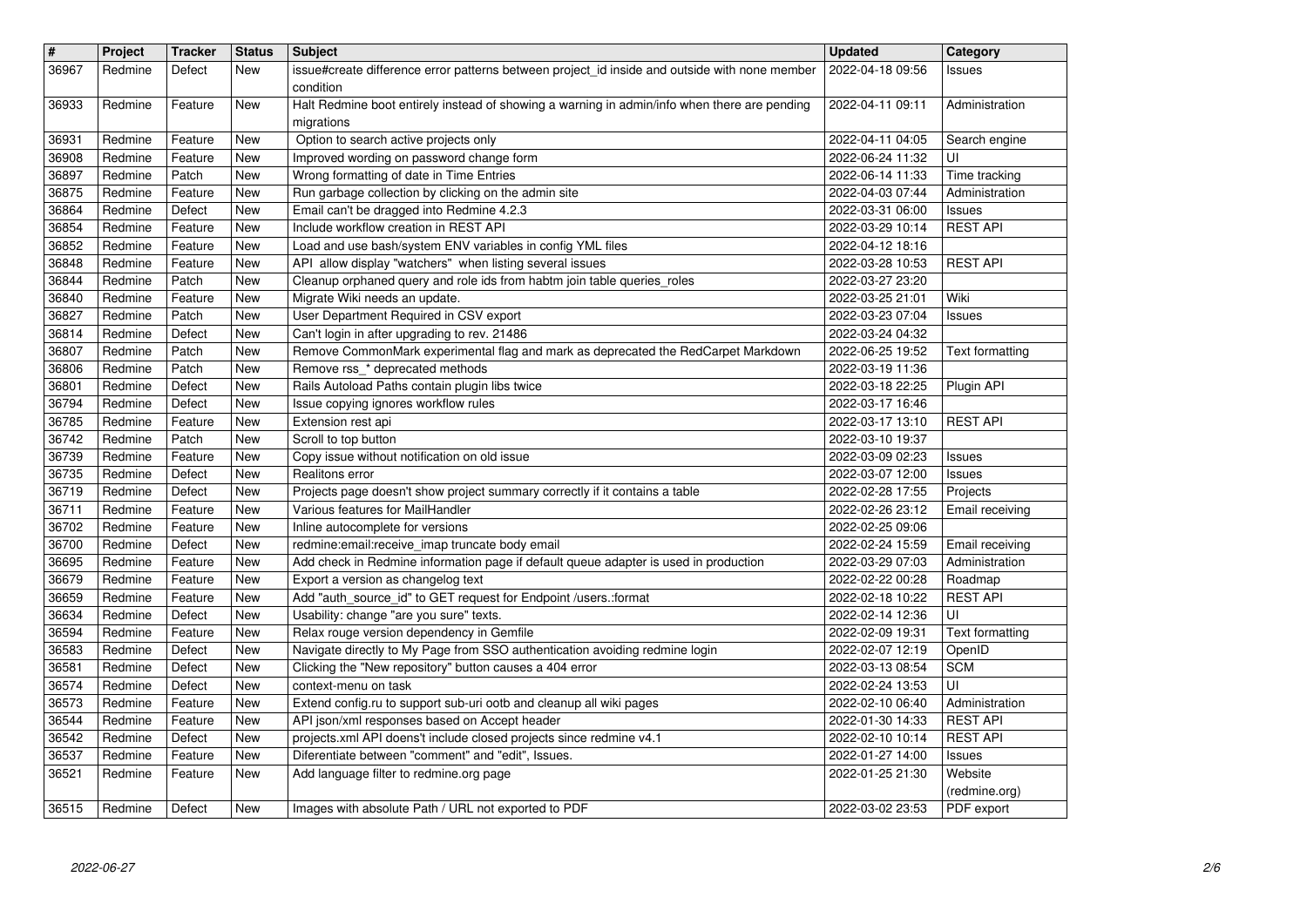| $\overline{\boldsymbol{H}}$ | Project            | <b>Tracker</b>     | <b>Status</b>     | <b>Subject</b>                                                                                                                                 | <b>Updated</b>                       | Category                                      |
|-----------------------------|--------------------|--------------------|-------------------|------------------------------------------------------------------------------------------------------------------------------------------------|--------------------------------------|-----------------------------------------------|
| 36450<br>36448              | Redmine<br>Redmine | Feature<br>Feature | New<br>New        | Show/hide private comments<br>Option to group subtasks within task in issue list                                                               | 2022-01-19 10:43<br>2022-01-19 01:18 | Issues<br><b>Issues list</b>                  |
| 36444<br>36438              | Redmine<br>Redmine | Defect<br>Patch    | New               | Validation error message when no trackers are assigned to a project is confusing                                                               | 2022-01-18 08:11<br>2022-01-17 13:41 | Email receiving                               |
| 36413                       | Redmine            | Feature            | New<br>New        | Support nulls first/last option for sorting order of custom queries<br>How could I assign automatically project value to the linked demands?   | 2022-01-11 18:10                     | Project settings                              |
| 36412<br>36395              | Redmine            | Feature            | New               | Possibility to mark "Note" field as "Required" in "Workflow->Fields permissions" tab                                                           | 2022-01-10 23:53                     | <b>Issues workflow</b><br>Email notifications |
| 36376                       | Redmine<br>Redmine | Defect<br>Feature  | New<br>New        | Mailer.with_synched_deliveries is not thread-safe<br>accidentally delete a member in the project member settings                               | 2022-01-06 17:12<br>2022-01-18 10:49 |                                               |
| 36374                       | Redmine            | Feature            | New               | Add sign in page caps lock indicator<br>Add Copy and Archive to the project context menu                                                       | 2021-12-31 06:53                     | Security                                      |
| 36370<br>36368              | Redmine<br>Redmine | Feature<br>Defect  | New<br>New        | show in assignable user when he/she is not member of that project                                                                              | 2022-01-07 09:01<br>2021-12-30 13:11 | Projects<br>Issues                            |
| 36365                       | Redmine<br>Redmine | Defect<br>Feature  | New               | centos8 00 redmine0000000000 webhook,000000000000000<br>Add possibility to add custom field of type key/value list to timelog reports          | 2021-12-29 10:00<br>2021-12-28 18:28 | Hook requests                                 |
| 36364<br>36349              | Redmine            | Defect             | New<br>New        | Problem with adding peopel to existing tasks                                                                                                   | 2022-01-25 11:52                     | Time tracking<br>Issues permissions           |
| 36335<br>36328              | Redmine<br>Redmine | Defect<br>Feature  | New<br>New        | Error when editing workflow with large number of statuses<br>Issue Tab - View Issue and all its descendants                                    | 2021-12-19 15:50<br>2021-12-20 18:55 | <b>Issues workflow</b><br>Issues              |
| 36320                       | Redmine            | Feature            | New               | Migrate to Rails 7                                                                                                                             | 2022-05-04 10:26                     | Rails support                                 |
| 36295<br>36291              | Redmine<br>Redmine | Feature<br>Defect  | New<br>New        | Tracker based field ordering.<br>Issue done ratio is not updated after closing duplicate issue                                                 | 2021-12-09 21:09<br>2021-12-22 13:35 | Custom fields<br>Issues                       |
| 36278                       | Redmine            | Defect             | New               | Required field does not marked as required when user has multiple roles with different rules                                                   | 2021-12-13 10:46                     | Issues workflow                               |
| 36273<br>36265              | Redmine<br>Redmine | Defect<br>Patch    | New<br>New        | Modifying the source code of the plugin does not reload it in trunk 21295<br>More flexible options for issue notifications                     | 2021-12-02 15:21<br>2021-12-01 10:27 |                                               |
| 36260                       | Redmine            | Defect             | New               | Gantt error                                                                                                                                    | 2021-11-30 11:55                     |                                               |
| 36258<br>36256              | Redmine<br>Redmine | Patch<br>Feature   | New<br>New        | Support revision without any message<br>Redmine Calendar is not listing issues                                                                 | 2021-12-30 10:22<br>2021-11-29 09:00 | <b>SCM</b><br>Calendar                        |
| 36252                       | Redmine            | Feature            | New               | Make the wiki multi-lingual                                                                                                                    | 2021-11-26 11:18                     |                                               |
| 36229<br>36223              | Redmine<br>Redmine | Defect<br>Defect   | New<br>New        | API - Question/Problem<br>Import from csv problems                                                                                             | 2021-11-23 23:44<br>2021-11-22 16:55 | Documentation<br>Importers                    |
| 36204                       | Redmine            | Feature            | New               | Add links from roadmap and a specific version to files associated with a version                                                               | 2021-11-17 16:51                     | Roadmap                                       |
| 36197<br>36183              | Redmine<br>Redmine | Feature<br>Feature | New<br>New        | Make the default behavior of copying attachments configurable when copying an issue<br>Dynamic decimal separator, according to country setting | 2022-02-07 10:55<br>2021-11-11 11:37 | Issues                                        |
| 36182                       | Redmine            | Patch              | New               | Show notifications for all Redmine users                                                                                                       | 2022-06-27 06:35                     | Administration                                |
| 36181<br>36177              | Redmine<br>Redmine | Defect<br>Defect   | New<br>New        | Time tracking enumeration Activities are duplicated and counted separately in reports<br>Remove spaces at the end of custom-fields names       | 2021-11-10 22:24<br>2021-11-09 14:11 | Time tracking<br>Custom fields                |
| 36176                       | Redmine            | Feature            | New               | Create automatic subtasks                                                                                                                      | 2021-11-09 12:35                     |                                               |
| 36162<br>36150              | Redmine<br>Redmine | Feature<br>Defect  | New<br><b>New</b> | Add notification reason to the email instead of the default static email footer<br>imap mail fetch validation failed: due date is blank        | 2022-04-26 15:20<br>2021-11-06 19:36 | <b>Email notifications</b><br>Email receiving |
| 36138                       | Redmine            | Feature            | New               | 00000000                                                                                                                                       | 2021-11-17 07:28                     | <b>Issues</b>                                 |
| 36136<br>36135              | Redmine<br>Redmine | Feature<br>Patch   | New<br>New        | redmine_cost_admin plugin<br>Setting partially independent start-date, end-date, priority and done ratio in parent tickets when                | 2021-11-24 00:37<br>2021-11-03 17:06 | Time tracking<br>Issues                       |
|                             |                    | Defect             | New               | subtasking<br>Fulltext search in timelog comments                                                                                              | 2022-03-13 06:44                     |                                               |
| 36059<br>36056              | Redmine<br>Redmine | Feature            | New               | Update password hash function                                                                                                                  | 2021-10-27 11:09                     | Search engine                                 |
|                             |                    |                    |                   |                                                                                                                                                |                                      |                                               |
|                             |                    |                    |                   |                                                                                                                                                |                                      |                                               |
|                             |                    |                    |                   |                                                                                                                                                |                                      |                                               |
|                             |                    |                    |                   |                                                                                                                                                |                                      |                                               |
|                             |                    |                    |                   |                                                                                                                                                |                                      |                                               |
|                             |                    |                    |                   |                                                                                                                                                |                                      |                                               |
|                             |                    |                    |                   |                                                                                                                                                |                                      |                                               |
|                             |                    |                    |                   |                                                                                                                                                |                                      |                                               |
|                             |                    |                    |                   |                                                                                                                                                |                                      |                                               |
|                             |                    |                    |                   |                                                                                                                                                |                                      |                                               |
|                             |                    |                    |                   |                                                                                                                                                |                                      |                                               |
|                             |                    |                    |                   |                                                                                                                                                |                                      |                                               |
|                             |                    |                    |                   |                                                                                                                                                |                                      |                                               |
|                             |                    |                    |                   |                                                                                                                                                |                                      |                                               |
|                             |                    |                    |                   |                                                                                                                                                |                                      |                                               |
|                             |                    |                    |                   |                                                                                                                                                |                                      |                                               |
|                             |                    |                    |                   |                                                                                                                                                |                                      |                                               |
|                             |                    |                    |                   |                                                                                                                                                |                                      |                                               |
|                             |                    |                    |                   |                                                                                                                                                |                                      |                                               |
|                             |                    |                    |                   |                                                                                                                                                |                                      |                                               |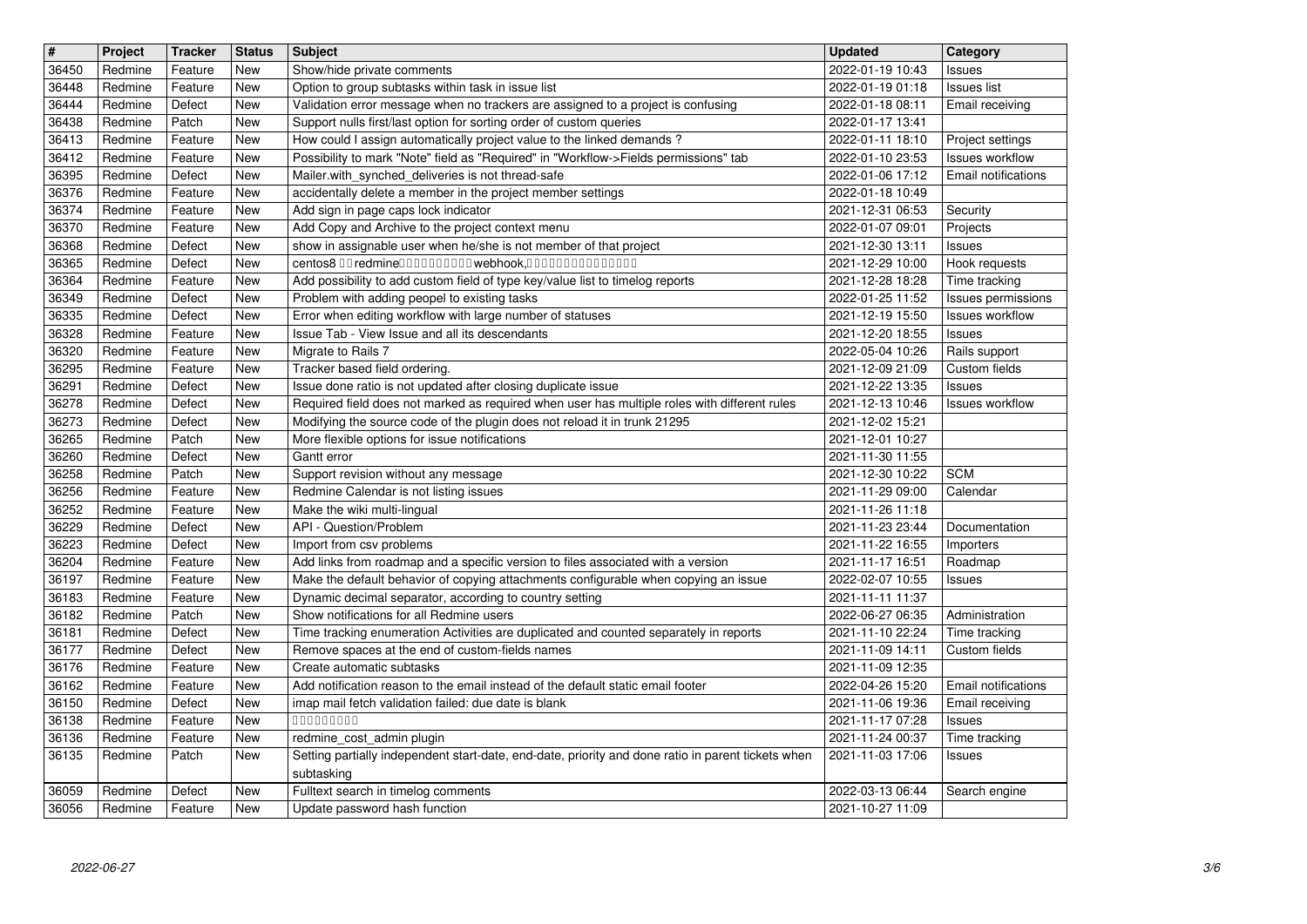| $\overline{\mathbf{H}}$ | Project            | <b>Tracker</b>     | <b>Status</b> | <b>Subject</b>                                                                                                                                        | <b>Updated</b>                       | Category                          |
|-------------------------|--------------------|--------------------|---------------|-------------------------------------------------------------------------------------------------------------------------------------------------------|--------------------------------------|-----------------------------------|
| 36042<br>36032          | Redmine<br>Redmine | Defect<br>Feature  | New<br>New    | Filtering issues by multiple projects in REST API returns a 404<br>Auto-complete in Project list form                                                 | 2021-10-25 22:48<br>2021-10-22 14:15 | <b>REST API</b><br><b>Filters</b> |
| 36031                   | Redmine            | Defect             | New           | REST API show wiki page in html format contains wrong links to another wiki project                                                                   | 2021-10-22 11:08                     | <b>REST API</b>                   |
| 36025                   | Redmine            | Feature            | New           | Drag and drop upload files to issue via issue list screen                                                                                             | 2021-10-21 09:01                     | Files                             |
| 36023<br>36004          | Redmine<br>Redmine | Defect<br>Defect   | New<br>New    | Export project news to pdf (images in description are not showing in exported pdf file)<br>file sestem reposatory dont list the arabic files          | 2021-10-21 07:49<br>2021-10-20 12:46 | News<br><b>SCM</b>                |
| 36002                   | Redmine            | Feature            | New           | Add search capabilities in a list custom-field to improve the user expirience                                                                         | 2021-10-18 10:29                     | UI                                |
| 35990                   | Redmine            | Feature            | New           | Sitewide news plugin                                                                                                                                  | 2021-10-15 03:37                     | News                              |
| 35988                   | Redmine            | Feature            | New           | Spread sheet import plugin                                                                                                                            | 2021-11-10 06:54                     | Importers                         |
| 35965<br>35963          | Redmine<br>Redmine | Defect<br>Defect   | New<br>New    | REST group api does not work when user is already member of group<br>Redmine: Associated revisions not updating automatically                         | 2021-10-08 11:33<br>2021-10-07 17:12 | <b>REST API</b><br>Issues         |
| 35946                   | Redmine            | Patch              | New           | Mark project categories as "inactive"                                                                                                                 | 2021-10-01 11:29                     | Project settings                  |
| 35938                   | Redmine            | Feature            | New           | custom relationship and tracker filter                                                                                                                | 2021-09-30 14:30                     | Issues                            |
| 35920<br>35919          | Redmine<br>Redmine | Feature<br>Patch   | New<br>New    | Display caption of "Group by column" on the grouped issues list<br>Illumination of overdue closed issues                                              | 2022-04-12 08:03<br>2021-09-24 21:26 | Issues planning                   |
| 35917                   | Redmine            | Defect             | New           | Bringing redmine projects back from a restored hard drive                                                                                             | 2021-09-24 14:31                     | <b>Files</b>                      |
| 35916                   | Redmine            | Defect             | New           | Time-Entries CSV export is broken                                                                                                                     | 2021-10-18 09:40                     | Time tracking                     |
| 35906<br>35890          | Redmine<br>Redmine | Feature<br>Feature | New<br>New    | Project Activity Log<br>Equalize content order for diff views                                                                                         | 2021-09-22 19:04<br>2021-09-18 13:54 | Projects<br>UI                    |
| 35889                   | Redmine            | Feature            | New           | Textile and Markdown attachment rendering should support third-party formatters                                                                       | 2021-09-22 01:27                     | Attachments                       |
| 35885                   | Redmine            | Defect             | New           | the change of routing raw files from repositories not included in the upgrade proces/manual                                                           | 2021-09-24 17:32                     |                                   |
| 35872<br>35861          | Redmine<br>Redmine | Defect<br>Feature  | New<br>New    | Attendee listbox ordering problem solution<br>Add hook to import issue fields mapping view                                                            | 2021-09-14 22:29<br>2021-09-09 11:46 | <b>Issues</b><br>Hook requests    |
| 35860                   | Redmine            | Defect             | New           | Unable to see Custom Fields after migration                                                                                                           | 2021-09-15 15:51                     | Custom fields                     |
| 35859                   | Redmine            | Feature            | New           | Azure AD Login                                                                                                                                        | 2021-09-08 16:44                     | Accounts /                        |
| 35839                   | Redmine            | Feature            | New           | API: Unable to distinguish between user and group, for the assigned_to field                                                                          | 2021-09-06 19:16                     | authentication<br><b>REST API</b> |
| 35826                   | Redmine            | Defect             | New           | a long time subversion diff blocked all other requests                                                                                                | 2021-08-30 09:11                     | <b>SCM</b>                        |
| 35816                   | Redmine            | Patch              | New           | Patch to add Postgis adapter support                                                                                                                  | 2021-09-01 22:41                     | Database                          |
| 35799                   | Redmine            | Feature            | New           | Add a link to (with count of) targeted but not-estimated issues to versions show view                                                                 | 2021-08-22 13:42                     | Issues planning                   |
| 35798<br>35797          | Redmine<br>Redmine | Feature<br>Feature | New<br>New    | Add Total estimated/spent time issue query filters<br>Don't show issues without spent time on the issues list with 0.00/0:00 spent time values        | 2021-08-22 09:11<br>2021-09-05 22:53 | Issues filter<br>Issues list      |
| 35796                   | Redmine            | Feature            | New           | Allow subject and priority issue attributes (i.e. tracker fields) to be disablable                                                                    | 2021-08-22 07:22                     | Issues                            |
| 35794                   | Redmine            | Defect             | New           | ProjectQuery doesn't obey multiple sort orders                                                                                                        | 2021-08-22 04:06                     | Projects                          |
| 35774                   | Redmine            | Feature            | New           | Deprecate and Remove Version#effective_date compatibility layer in favor of Version#due_date                                                          | 2021-08-17 12:17                     | Code                              |
| 35772                   | Redmine            | Patch              | New           | Change the background color of tables written in Wiki notation                                                                                        | 2021-08-18 07:32                     | cleanup/refactoring<br>UI         |
| 35771                   | Redmine            | Feature            | New           | Document 'Repositories Management API' and 'Revisions Add/Delete Related Issues API'                                                                  | 2021-08-17 05:17                     | Documentation                     |
| 35769                   | Redmine            | Patch              | New           | Add a Revision (Changeset) API end-point with support for inclusion of associated issues                                                              | 2021-08-17 12:20                     | <b>REST API</b>                   |
| 35762<br>35761          | Redmine<br>Redmine | Feature<br>Feature | New<br>New    | Add an optional, explicit Project#start_date and Project#due_date to projects<br>Display Project#start_date and Project#due_date on project show view | 2021-08-14 12:01<br>2021-08-14 12:01 | Projects<br>Projects              |
| 35760                   | Redmine            | Feature            | New           | Add a fallback-mechanism to Version#due_date similar to Version#start_date                                                                            | 2021-08-14 11:52                     | Roadmap                           |
| 35750                   | Redmine            | Feature            | New           | Export "version" information with custom fields                                                                                                       | 2021-08-12 18:10                     | Custom fields                     |
|                         |                    |                    |               |                                                                                                                                                       |                                      |                                   |
|                         |                    |                    |               |                                                                                                                                                       |                                      |                                   |
|                         |                    |                    |               |                                                                                                                                                       |                                      |                                   |
|                         |                    |                    |               |                                                                                                                                                       |                                      |                                   |
|                         |                    |                    |               |                                                                                                                                                       |                                      |                                   |
|                         |                    |                    |               |                                                                                                                                                       |                                      |                                   |
|                         |                    |                    |               |                                                                                                                                                       |                                      |                                   |
|                         |                    |                    |               |                                                                                                                                                       |                                      |                                   |
|                         |                    |                    |               |                                                                                                                                                       |                                      |                                   |
|                         |                    |                    |               |                                                                                                                                                       |                                      |                                   |
|                         |                    |                    |               |                                                                                                                                                       |                                      |                                   |
|                         |                    |                    |               |                                                                                                                                                       |                                      |                                   |
|                         |                    |                    |               |                                                                                                                                                       |                                      |                                   |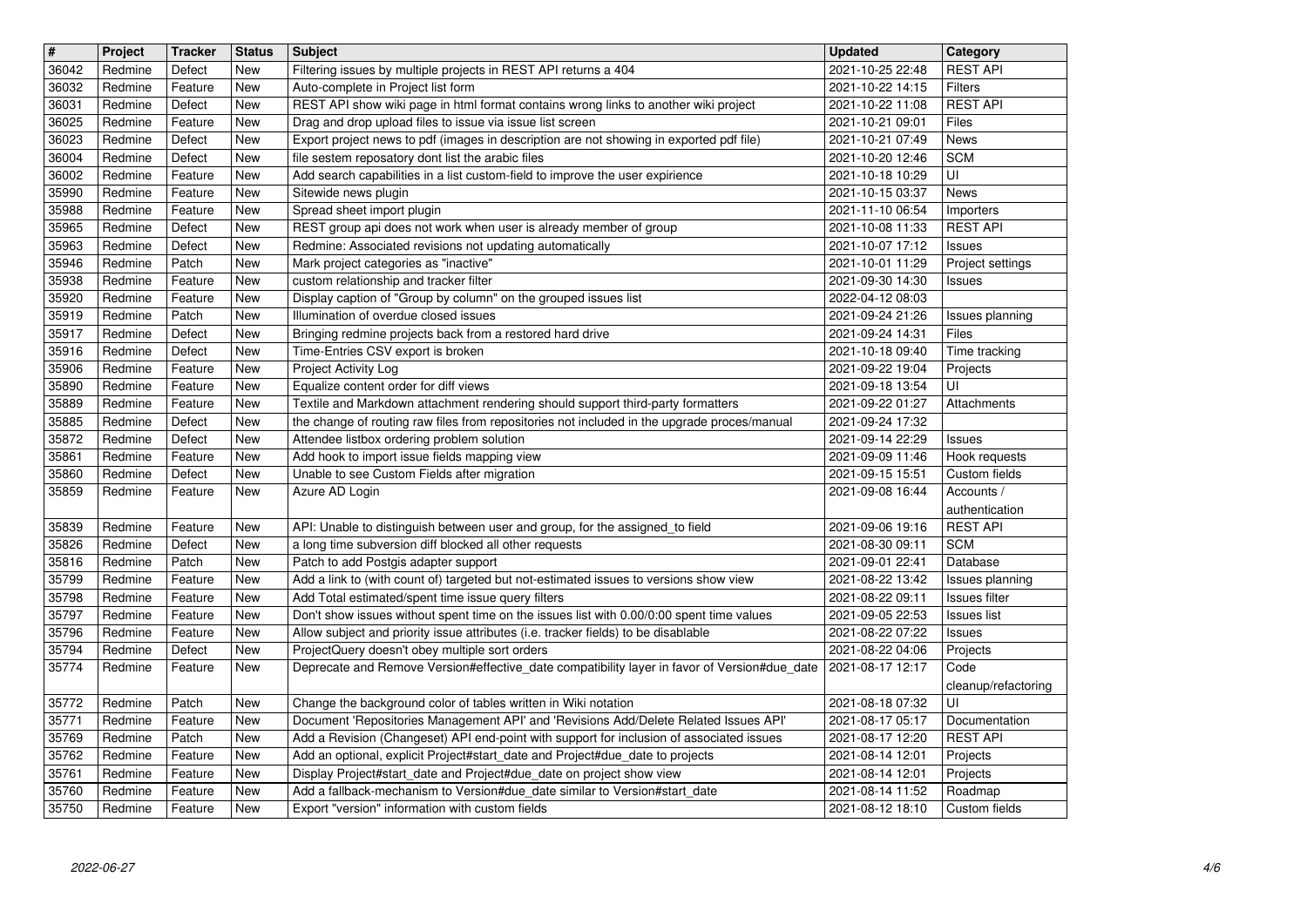| $\sqrt{\frac{4}{15}}$ | Project            | <b>Tracker</b>     | <b>Status</b>            | <b>Subject</b>                                                                                                                             | <b>Updated</b>                       | Category                           |
|-----------------------|--------------------|--------------------|--------------------------|--------------------------------------------------------------------------------------------------------------------------------------------|--------------------------------------|------------------------------------|
| 35749                 | Redmine            | Feature            | New                      | Call                                                                                                                                       | 2021-08-12 09:42                     |                                    |
|                       |                    |                    |                          | Redmine::Hook.call_hook(:model_changeset_scan_commit_for_issue_ids_pre_issue_update)                                                       |                                      |                                    |
| 35747                 | Redmine            | Feature            | <b>New</b>               | not only in case of a fixed issue with 'fixes' keyword<br>Allow style attribute for HTML elements in CommonMark formatter                  | 2021-08-12 09:13                     | Text formatting                    |
| 35734                 | Redmine            | Defect             | <b>New</b>               | Comments are not shown correctly in Outlookmails when using nummeration where                                                              | 2021-08-11 13:25                     | Issues                             |
|                       |                    |                    |                          | PRE-Blocks are included                                                                                                                    |                                      |                                    |
| 35732                 | Redmine            | Defect             | New                      | Clean up and reorder Redmine Wiki                                                                                                          | 2021-12-16 09:47                     |                                    |
| 35685                 | Redmine            | Feature            | New                      | Support for MySQL > 5.7 or MariaDB                                                                                                         | 2022-06-10 12:46                     | Database                           |
| 35680                 | Redmine            | Defect             | New                      | Error while using local hashes gitlab-repository                                                                                           | 2021-08-04 09:40                     | <b>SCM</b>                         |
| 35679<br>35676        | Redmine<br>Redmine | Feature<br>Feature | <b>New</b><br><b>New</b> | Ignore text email parts only stating that the email should be viewed as HTML<br>Optimize performance of syntax highlighting implementation | 2021-08-03 22:14<br>2021-08-03 12:11 | Email receiving<br>Performance     |
| 35674                 | Redmine            | Patch              | New                      | Several improvements (with fixes of inconsistencies) for the issues show view                                                              | 2021-08-22 05:17                     | UI                                 |
| 35670                 | Redmine            | Defect             | <b>New</b>               | Graphs in the Issues Report details are too large.                                                                                         | 2021-08-03 01:04                     | Issues planning                    |
| 35667                 | Redmine            | Feature            | New                      | Consider generalization of My page block mechanism for use on the Issues Reports view                                                      | 2021-08-02 18:08                     | Issues planning                    |
| 35666                 | Redmine            | Defect             | New                      | Review incorrect usage of Setting.display_subprojects_issues                                                                               | 2021-08-02 15:42                     | Issues                             |
| 35664<br>35663        | Redmine<br>Redmine | Defect<br>Feature  | New<br>New               | Inconsistencies in rendering of subproject data on Issues Reports<br>Access custom fields in project specific activities via Redmine API   | 2021-08-02 15:26<br>2021-08-02 15:26 | Issues planning<br><b>REST API</b> |
| 35657                 | Redmine            | Feature            | <b>New</b>               | Spent time ratio column and filter                                                                                                         | 2021-09-05 22:56                     | Issues                             |
| 35648                 | Redmine            | Patch              | <b>New</b>               | Changelog generator should allow merging two or more versions                                                                              | 2021-08-01 10:15                     |                                    |
| 35647                 | Redmine            | Feature            | New                      | Allow the user to properly override Setting.display_subprojects_issues on Issue Reports if a                                               | 2021-08-03 02:31                     | Issues planning                    |
|                       | Redmine            | Feature            | New                      | project has subprojects<br>Request for reconsideration of removal of 'View all issues' link                                                | 2022-01-18 08:50                     | UI                                 |
| 35645<br>35640        | Redmine            | Feature            | New                      | select / deselect watchers with one click when I copy a single issue                                                                       | 2021-07-30 02:32                     | Issues                             |
| 35626                 | Redmine            | Feature            | New                      | Prevent close project                                                                                                                      | 2021-07-28 16:03                     | Projects                           |
| 35616                 | Redmine            | Feature            | New                      | Remove "Delete" from the context menu for related issues                                                                                   | 2021-07-27 21:00                     | UI                                 |
| 35613                 | Redmine            | Patch              | New                      | German translation update of Wiki syntax help                                                                                              | 2021-11-15 14:37                     | Translations                       |
| 35582                 | Redmine            | Defect             | New                      | Error: Template::Error (Tried to load unspecified class:                                                                                   | 2022-02-13 10:04                     | Administration                     |
| 35570                 | Redmine            | Feature            | <b>New</b>               | ActiveSupport::HashWithIndifferentAccess)<br>Dynamically adjustable template options                                                       | 2021-07-16 09:42                     | Themes                             |
| 35566                 | Redmine            | Feature            | New                      | option to display thumbnails above file list in Documents                                                                                  | 2021-07-15 02:51                     | Attachments                        |
| 35545                 | Redmine            | Defect             | <b>New</b>               | Fix css class assignment in issue custom field rendering in show view                                                                      | 2021-07-14 10:31                     | <b>Issues</b>                      |
| 35536                 | Redmine            | Patch              | <b>New</b>               | Use webpack to improve javascripts and stylesheets management                                                                              | 2022-01-05 08:00                     |                                    |
| 35531                 | Redmine            | Defect             | <b>New</b>               | redmine unexpected undefined local variable or method `project" for mail handler, did you                                                  | 2021-09-10 10:04                     | Email receiving                    |
| 35471                 | Redmine            | Feature            | New                      | mean project url<br>Split field_is_private to two labels for correct Russian translation                                                   | 2021-07-01 14:24                     | Translations                       |
| 35456                 | Redmine            | Feature            | New                      | Group of Users as Assignable Users per tracker                                                                                             | 2021-06-24 22:17                     | Issues                             |
| 35450                 | Redmine            | Patch              | New                      | Fixed an error message when registering an email address for a disallowed email domain                                                     | 2021-06-24 04:00                     | Code                               |
|                       |                    |                    |                          |                                                                                                                                            |                                      | cleanup/refactoring                |
|                       | 35432 Redmine      | Feature            | New                      | Git: View annotate prior to the change                                                                                                     | 2021-10-15 03:40                     | <b>SCM</b>                         |
| 35429<br>35422        | Redmine<br>Redmine | Feature<br>Feature | <b>New</b><br>New        | Ticket assignement only to groups not to single users<br>Make timeline in Gantt chart sticky                                               | 2021-06-22 03:33<br>2021-11-09 15:32 | Issues<br>Gantt                    |
| 35415                 | Redmine            | Feature            | New                      | Unified plugin api esp. regarding patches                                                                                                  | 2021-06-14 08:41                     | Plugin API                         |
| 35382                 | Redmine            | Defect             | New                      | Copy Project Tracker and Tasks and relations                                                                                               | 2022-01-27 21:08                     |                                    |
|                       |                    |                    |                          |                                                                                                                                            |                                      |                                    |
|                       |                    |                    |                          |                                                                                                                                            |                                      |                                    |
|                       |                    |                    |                          |                                                                                                                                            |                                      |                                    |
|                       |                    |                    |                          |                                                                                                                                            |                                      |                                    |
|                       |                    |                    |                          |                                                                                                                                            |                                      |                                    |
|                       |                    |                    |                          |                                                                                                                                            |                                      |                                    |
|                       |                    |                    |                          |                                                                                                                                            |                                      |                                    |
|                       |                    |                    |                          |                                                                                                                                            |                                      |                                    |
|                       |                    |                    |                          |                                                                                                                                            |                                      |                                    |
|                       |                    |                    |                          |                                                                                                                                            |                                      |                                    |
|                       |                    |                    |                          |                                                                                                                                            |                                      |                                    |
|                       |                    |                    |                          |                                                                                                                                            |                                      |                                    |
|                       |                    |                    |                          |                                                                                                                                            |                                      |                                    |
|                       |                    |                    |                          |                                                                                                                                            |                                      |                                    |
|                       |                    |                    |                          |                                                                                                                                            |                                      |                                    |
|                       |                    |                    |                          |                                                                                                                                            |                                      |                                    |
|                       |                    |                    |                          |                                                                                                                                            |                                      |                                    |